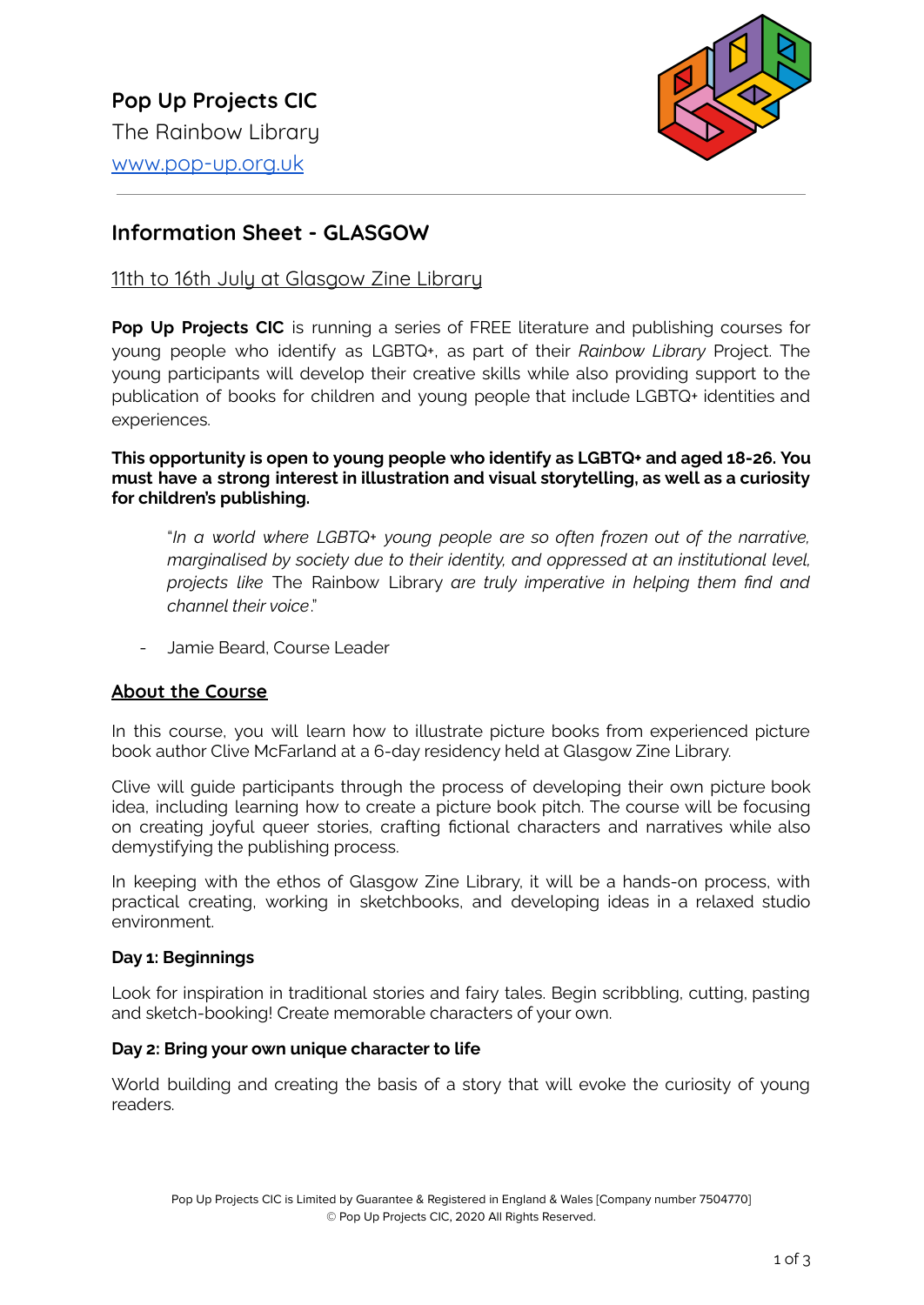

#### **Day 3: The art of making a picture book**

Explore layout, use of colour, composition and visual language in a range of classic picture books and learn how to thumbnail and storyboard your own picture book Idea.

#### **Day 4: Storytelling**

Explore how words and pictures work together to tell a memorable and engaging story. Develop a story for your character(s) and a satisfying conclusion.

#### **Day 5: Digging deeper**

Further research and develop your ideas to create sketches, known as roughs, before putting together your first sketch 'dummy' version of your picture book concept.

#### **Day 6: Create a final illustration to be published**

Begin working on a final illustration to be published in the Pop Up Anthology. Explore next steps for your work.

Participants are welcome to bring in tablets, iPads, and laptops, etc if they already work digitally and want to create their illustrations in this way. There is no pressure to create anything too polished or final in these sessions. It's all about learning, exploring, creating and having fun!

**Clive McFarland** is a children's book author and illustrator. He was raised in County Tyrone before studying art in Derry and Liverpool. His first and second picture-books were shortlisted for the AOI World Illustration Awards. *A Bed for Bear* was a Kids' Indie Next List Top Ten, and *One Leaf, Two Leaves, Count with Me!* was chosen for Dolly Parton's Imagination Library. Clive's clients include HarperCollins, Penguin US, Templar, Froebel South Korea, and Marks & Spencer.

### **About The Rainbow Library**

This course is part of Pop Up's **Rainbow Library** project. The Rainbow Library addresses the near-invisibility of LGBTQ+ identities & demand for LGBTQ+ inclusive stories in children's stories. The course has been designed as a space for LGBTQ+ young people to network with peers around shared experiences and challenges.

Workshops are taking place across the United Kingdom, Ireland and Northern Ireland in eight places: Manchester, Nottingham and Basildon in England; Glasgow and Inverness in Scotland; Belfast and Derry/Londonderry in Northern Ireland; and Cork in the Republic of Ireland.

In every one of these places, over two years, a group of LGBTQ+ young people will have the opportunity to:

- Take part in **8 days of workshops** led by course leader(s)
- Develop their own writing and/or illustration skills during those workshops;